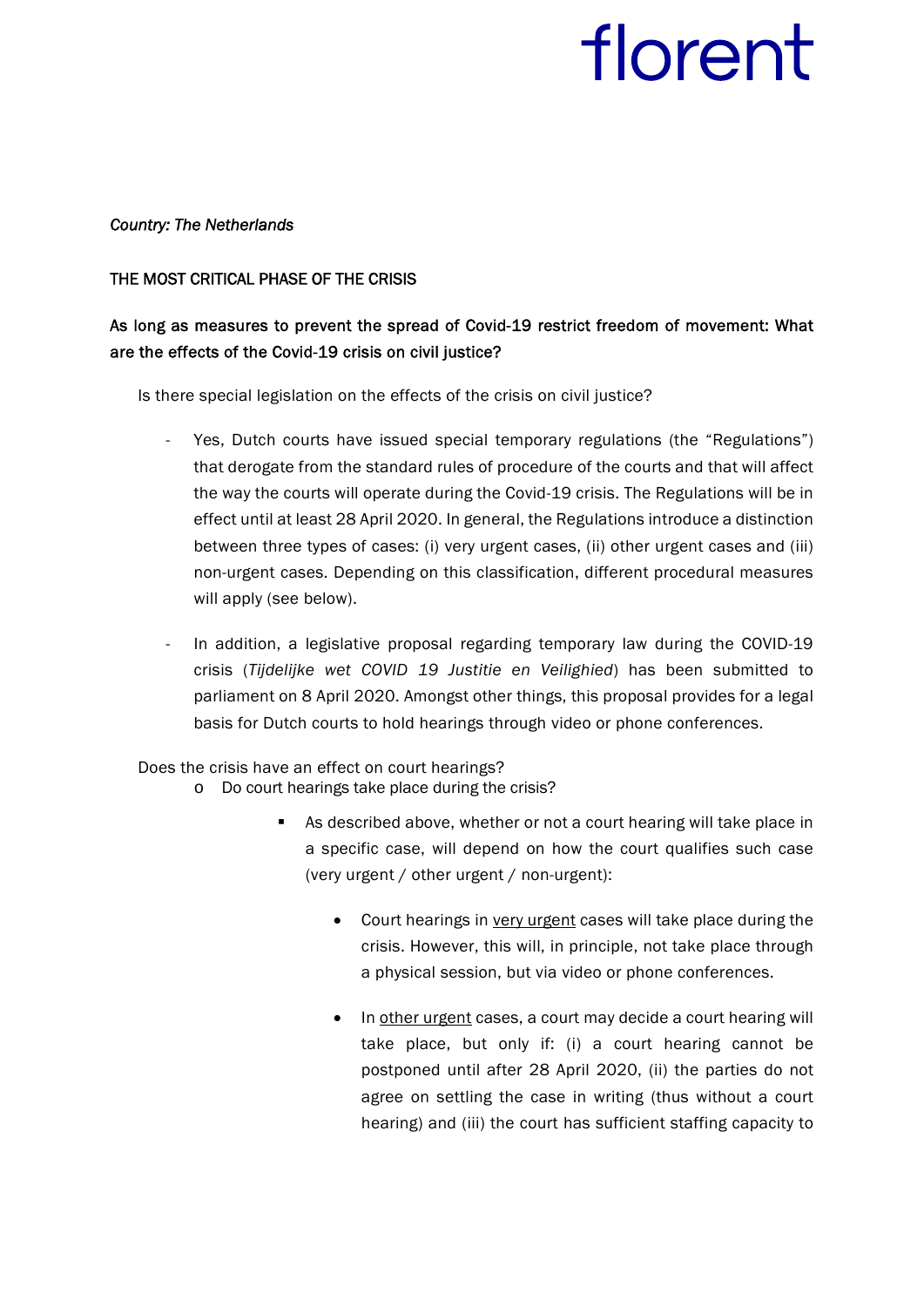organize a court hearing. If a case meets the above criteria, the court hearing will – in general – be a remote session (*e.g.*  through video or phone conferences). If a case does not meet the above criteria, the hearing will be postponed indefinitely.

- Court hearing in non-urgent cases (*i.e.* "regular" cases) will in principle be postponed indefinitely.
- o Do court hearings take place in form of video conferences?
	- As discussed above, Dutch courts aim to have all court hearings take place remotely, if possible. This may indeed entail that court hearings take place in form of video conferences.

Does the crisis have an effect on deadlines (of procedural and substantive law)?

- o Are deadlines of ongoing proceedings affected?
	- Deadlines in ongoing proceedings are in principle not affected, albeit that court hearings may be postponed (see above). However, we do expect that the courts will be more flexible regarding the granting of extension of procedural deadlines. As with respect to deadlines of substantive law, these are in principle not affected by the corona crisis.
- o Are deadlines for bringing actions affected (limitation periods)?
	- No, parties remain fully able to bring cases before courts.

Does the crisis have an effect on enforcement?

- o Are enforcement orders issued?
	- Yes, enforcement orders are still issued by Dutch bailiffs.
- o Are there any effects on deadlines?
	- $N$ .
- o Can enforcement acts be postponed due to the crisis?
	- In principle not. However, the Royal Professional Organization of Bailiffs (*Koninklijke Beroepsorganisatie van Gerechtsdeurwaarders*) has recently issued general guidelines for bailiffs during the corona crisis, advising bailiffs to suspend (if possible) evictions, seizure of household contents and other activities where physical contact is inescapable.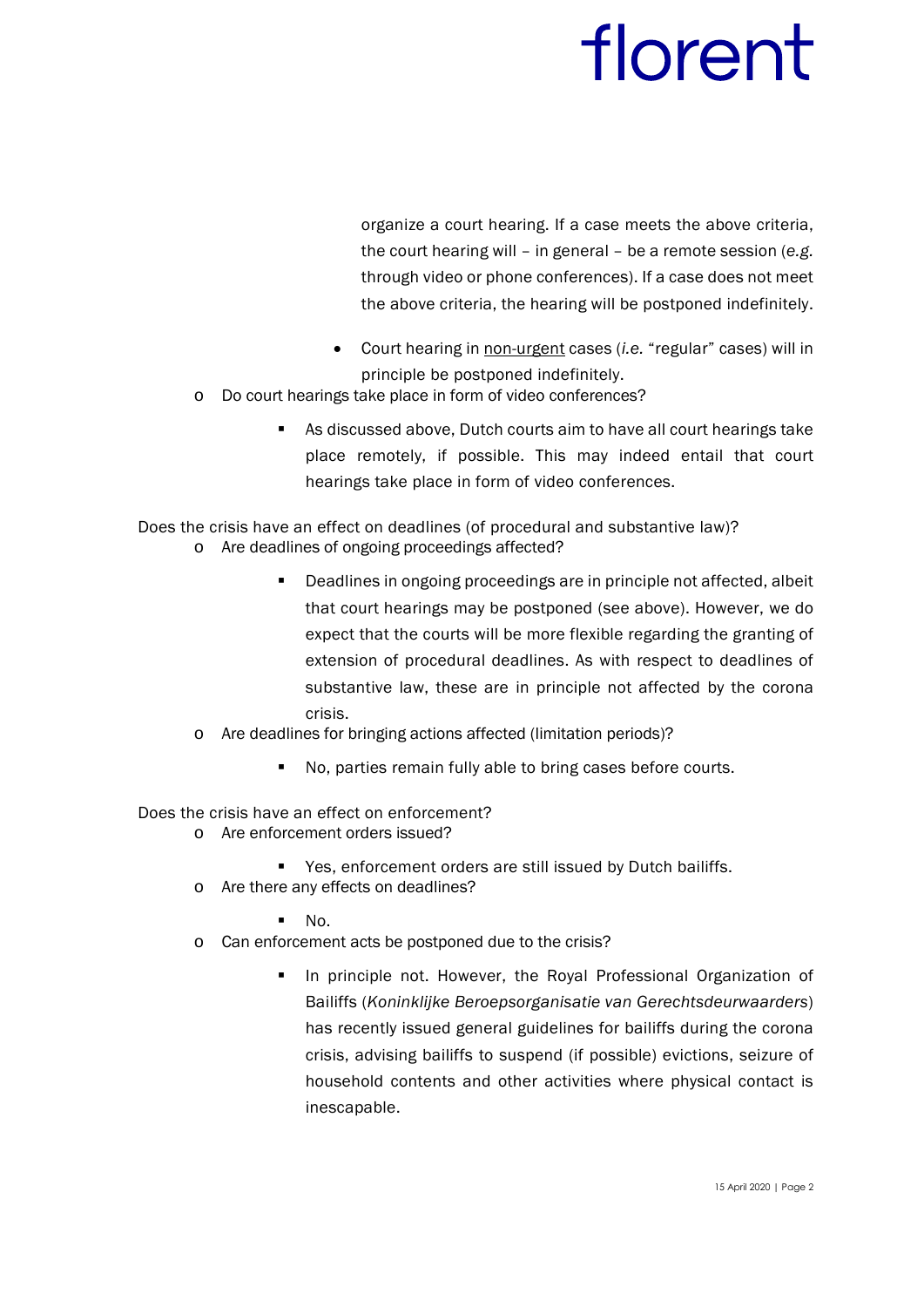How do courts work during the crisis?

- o Are courts closed?
	- Yes, courts are in principle closed to the public. If, in exceptional cases, court hearings take place in the court building, then only the parties to the proceedings and a limited delegation may be present in the courtroom. Furthermore, a maximum of three journalists are allowed.
- o Can courts / judges be contacted?
	- Yes, courts / judges can be contacted (by either post, telephone, fax and/or e-mail).
- o Are documents served?
	- **Part 2** Yes, documents are in principle served normally.

How are particularly urgent matters handled, in particular requests for interim measures such as injunctions and freeze orders?

As described above, "very urgent" matters (possibly including requests for interim measures such as injunctions and freeze orders - this will be assessed by the relevant court) will be handled normally. This means that a court hearing will take place, in principle remotely, and a judge will decide on the case within a timeframe required by the urgency of the matter.

How do lawyers work during the crisis?

Like all people in the Netherlands, lawyers are expected to work from home as much as possible. If certain tasks can only be performed in the office, lawyers are allowed to work on those tasks in the office.

How do banks work during the crisis?

- See previous answer banks remain operational during the crisis.
- Does the crisis have an effect on insolvency law?
	- No, to our knowledge substantive insolvency law is not affected by the corona crisis. However, as set out above, insolvency proceedings are subject to the temporary procedural rules issued by the Dutch courts. The courts have indicated that they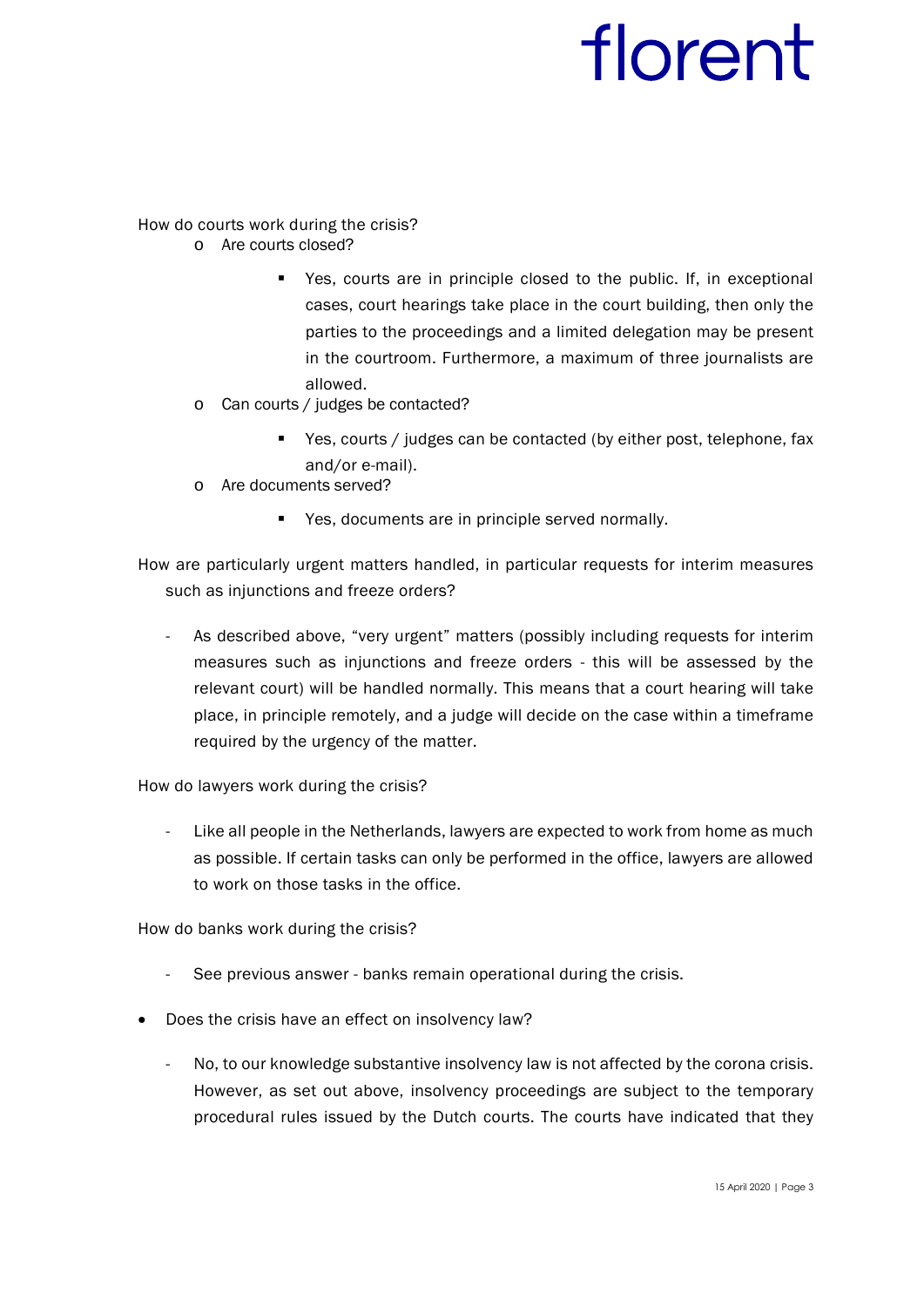consider some insolvency proceedings, such as the filing of bankruptcy, to be "very urgent". Consequently, such insolvency proceedings will in principle be dealt similarly as usual (however without a physical hearing and without public).

Are there any further effects not addressed in the questions above?

- The administrative phase of legal proceedings remains unaltered: for instance, parties are and will be able to start new legal proceedings, summon a defendant and enter pleas, counter-pleas and closing arguments.

#### FORECAST: AFTER THE CRISIS AND LONG-TERM EFFECTS

#### What are the consequences of the Covid 19 pandemic once the pandemic has abated, in the gradual return to a new normality and what are the long-term effects?

Which measures introduced during the crisis will be withdrawn immediately?

It is expected that the temporary deviations from the normal procedural regulations as set out above will all be withdrawn as soon as possible after the pandemic has abated.

Which measures will remain in place?

- As described above, we expect that none of the temporary measures will remain in place. However, it might be possible that the current temporary measures result, for example, in the introduction of the permanent option of having court hearings in form of video or telephone conferences.

Will enforcement of economic crime, including corruption matters be weakened due to the lack of financial resources?

No, this is not very likely.

Do you expect a rise of new anti-corruption prosecutions after the crisis?

No.

Will the ratio of third party funded matter rise?